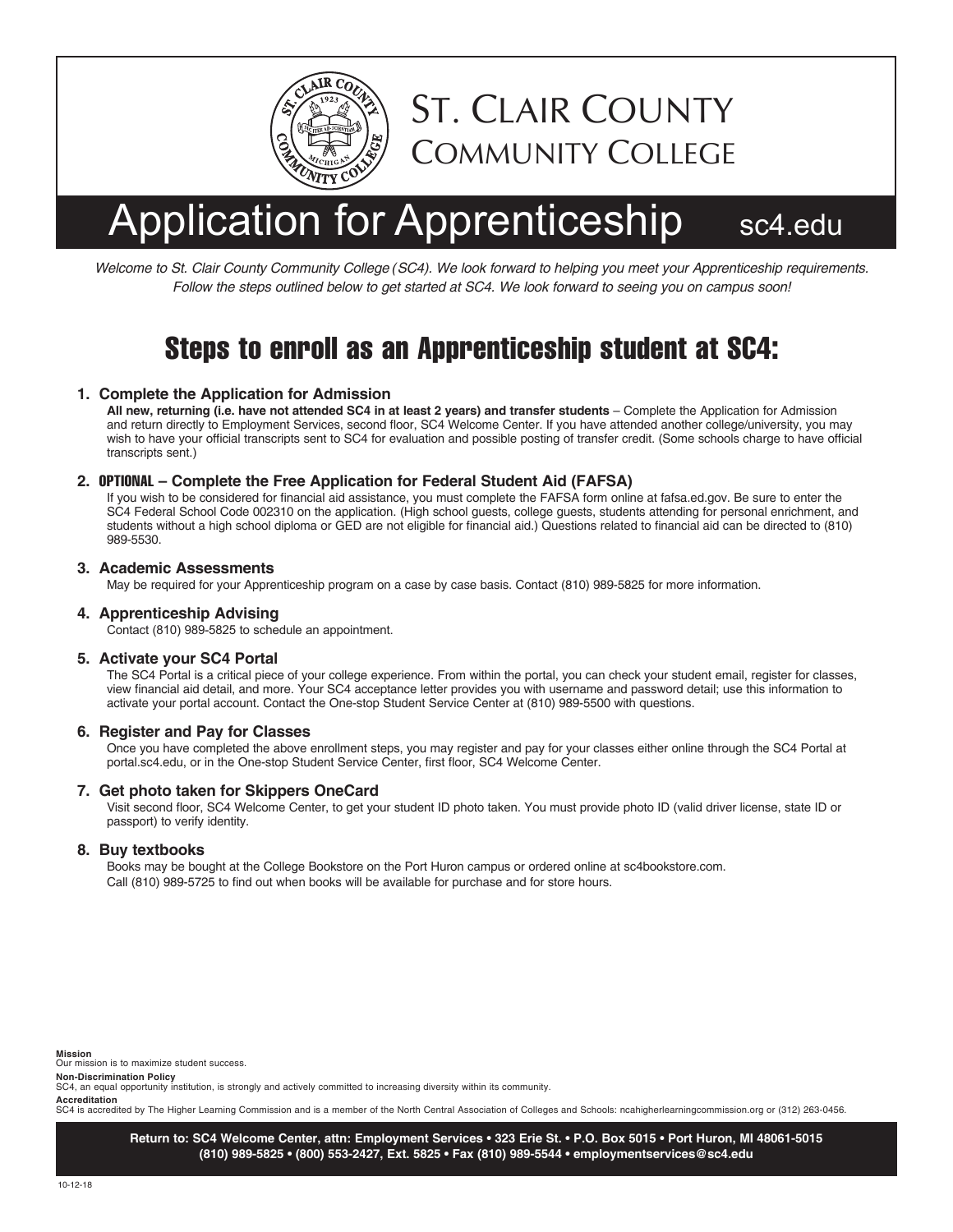## **Application for Admission – Apprenticeships** ST. CLAIR COUNTY COMMUNITY COLLEGE

**FOR OFFICE USE ONLY**

|     | <b>SECTION I</b>                                                                                                                                                                                 |                                                                                      |                                                               |                                                                   |                                                                                                                                                                                                                                                        |                                                                                                                                              |  |  |  |
|-----|--------------------------------------------------------------------------------------------------------------------------------------------------------------------------------------------------|--------------------------------------------------------------------------------------|---------------------------------------------------------------|-------------------------------------------------------------------|--------------------------------------------------------------------------------------------------------------------------------------------------------------------------------------------------------------------------------------------------------|----------------------------------------------------------------------------------------------------------------------------------------------|--|--|--|
|     | <b>Name</b>                                                                                                                                                                                      |                                                                                      |                                                               |                                                                   |                                                                                                                                                                                                                                                        |                                                                                                                                              |  |  |  |
|     |                                                                                                                                                                                                  | <b>LAST NAME</b>                                                                     | <b>FIRST NAME</b>                                             |                                                                   | <b>MIDDLE</b>                                                                                                                                                                                                                                          | FORMER (if applicable)                                                                                                                       |  |  |  |
| 2.  | <b>Address</b>                                                                                                                                                                                   | <b>NUMBER</b>                                                                        | <b>STREET</b>                                                 | APT.                                                              | <b>CITY</b><br>Student must provide a street address; a P.O. Box cannot be used to determine residency for tuition purposes.                                                                                                                           | <b>STATE</b><br>ZIP                                                                                                                          |  |  |  |
| 3.  |                                                                                                                                                                                                  |                                                                                      | <b>County of residence Let</b> St. Clair<br>ப                 | $\Box$ Sanilac $\Box$ Macomb                                      | $\Box$ Huron<br>Other contracts are all the contracts of the contracts of the contracts of the contracts of the contracts of the contracts of the contracts of the contracts of the contracts of the contracts of the contracts of the contrac         | $\Box$ Lapeer                                                                                                                                |  |  |  |
| 4.  | Application for Admission.                                                                                                                                                                       |                                                                                      |                                                               |                                                                   | <b>Are you a citizen of the U.S.A.?</b> $\Box$ Yes, go to question #5 $\Box$ No, please see notes below.<br>If you are not a citizen of the U.S.A. (excluding resident aliens), please visit sc4.edu/admissions/starthere for an International Student | Application for Admission. If you are not a U.S. citizen but possess a visa or Green Card, you are required to submit a copy of it with your |  |  |  |
| 5.  | Alternate (<br><b>Phone</b>                                                                                                                                                                      |                                                                                      |                                                               |                                                                   |                                                                                                                                                                                                                                                        |                                                                                                                                              |  |  |  |
| 6.  | Date of birth                                                                                                                                                                                    |                                                                                      |                                                               |                                                                   |                                                                                                                                                                                                                                                        |                                                                                                                                              |  |  |  |
| 7.  | You are required (by the federal government) to provide your SSN if you will be applying for federal financial aid or will need your tuition<br>information for federal tax credits.             |                                                                                      |                                                               |                                                                   |                                                                                                                                                                                                                                                        |                                                                                                                                              |  |  |  |
| 8.  | Unique Identification Code (UIC)<br>(Available on Michigan K-12 school transcript or from your high school counseling office. Not every applicant will have a UIC;<br>leave blank if uncertain.) |                                                                                      |                                                               |                                                                   |                                                                                                                                                                                                                                                        |                                                                                                                                              |  |  |  |
| 9.  |                                                                                                                                                                                                  | This information is held confidential and is not used by SC4 for admission purposes. |                                                               |                                                                   |                                                                                                                                                                                                                                                        |                                                                                                                                              |  |  |  |
|     | a. Ethnicity: <b>Q HISPANIC/LATINO</b>                                                                                                                                                           |                                                                                      |                                                               | $\Box$ NON-HISPANIC/NON-LATINO                                    | $\Box$ PREFER NOT TO DISCLOSE                                                                                                                                                                                                                          |                                                                                                                                              |  |  |  |
|     | b. Race:<br>c. Gender:                                                                                                                                                                           | $\Box$ AMERICAN/ALASKA NATIVE<br>$\Box$ ASIAN                                        | $\Box$ MALE $\Box$ FEMALE $\Box$ PREFER NOT TO DISCLOSE       | $\Box$ BLACK/AFRICAN AMERICAN<br>$\Box$ HAWAIIAN/PACIFIC ISLANDER | $\Box$ WHITE<br>$\Box$ RACE/ETHNICITY UNKNOWN                                                                                                                                                                                                          | $\Box$ NON-RESIDENT ALIEN<br>$\Box$ PREFER NOT TO DISCLOSE                                                                                   |  |  |  |
|     |                                                                                                                                                                                                  |                                                                                      |                                                               |                                                                   |                                                                                                                                                                                                                                                        |                                                                                                                                              |  |  |  |
|     | 10. Email address                                                                                                                                                                                |                                                                                      |                                                               |                                                                   | $^{\copyright}$                                                                                                                                                                                                                                        |                                                                                                                                              |  |  |  |
|     | 11. High school/GED information                                                                                                                                                                  |                                                                                      |                                                               |                                                                   |                                                                                                                                                                                                                                                        |                                                                                                                                              |  |  |  |
|     |                                                                                                                                                                                                  |                                                                                      | a. Did you complete: I HIGH SCHOOL DIPLOMA<br>$\Box$ GED TEST | <b>E HOME SCHOOL</b><br>$\Box$ NO H.S. EQUIVALENT                 |                                                                                                                                                                                                                                                        | <b>YEAR</b>                                                                                                                                  |  |  |  |
|     |                                                                                                                                                                                                  |                                                                                      | b. Name of high school/GED site:                              |                                                                   | <b>NAME</b>                                                                                                                                                                                                                                            |                                                                                                                                              |  |  |  |
| 12. |                                                                                                                                                                                                  | <b>College information</b>                                                           |                                                               |                                                                   |                                                                                                                                                                                                                                                        |                                                                                                                                              |  |  |  |
|     | а.                                                                                                                                                                                               |                                                                                      | Please list college(s) previously attended:                   |                                                                   |                                                                                                                                                                                                                                                        |                                                                                                                                              |  |  |  |
|     | NAME OF COLLEGE                                                                                                                                                                                  |                                                                                      | <b>CITY</b>                                                   | <b>STATE</b>                                                      | DATES OF ATTENDANCE                                                                                                                                                                                                                                    | <b>DEGREES EARNED</b>                                                                                                                        |  |  |  |
|     | NAME OF COLLEGE                                                                                                                                                                                  |                                                                                      | <b>CITY</b>                                                   | <b>STATE</b>                                                      |                                                                                                                                                                                                                                                        | DATES OF ATTENDANCE DEGREES EARNED                                                                                                           |  |  |  |
|     | NAME OF COLLEGE                                                                                                                                                                                  |                                                                                      | <b>CITY</b>                                                   | <b>STATE</b>                                                      |                                                                                                                                                                                                                                                        | DATES OF ATTENDANCE DEGREES EARNED                                                                                                           |  |  |  |